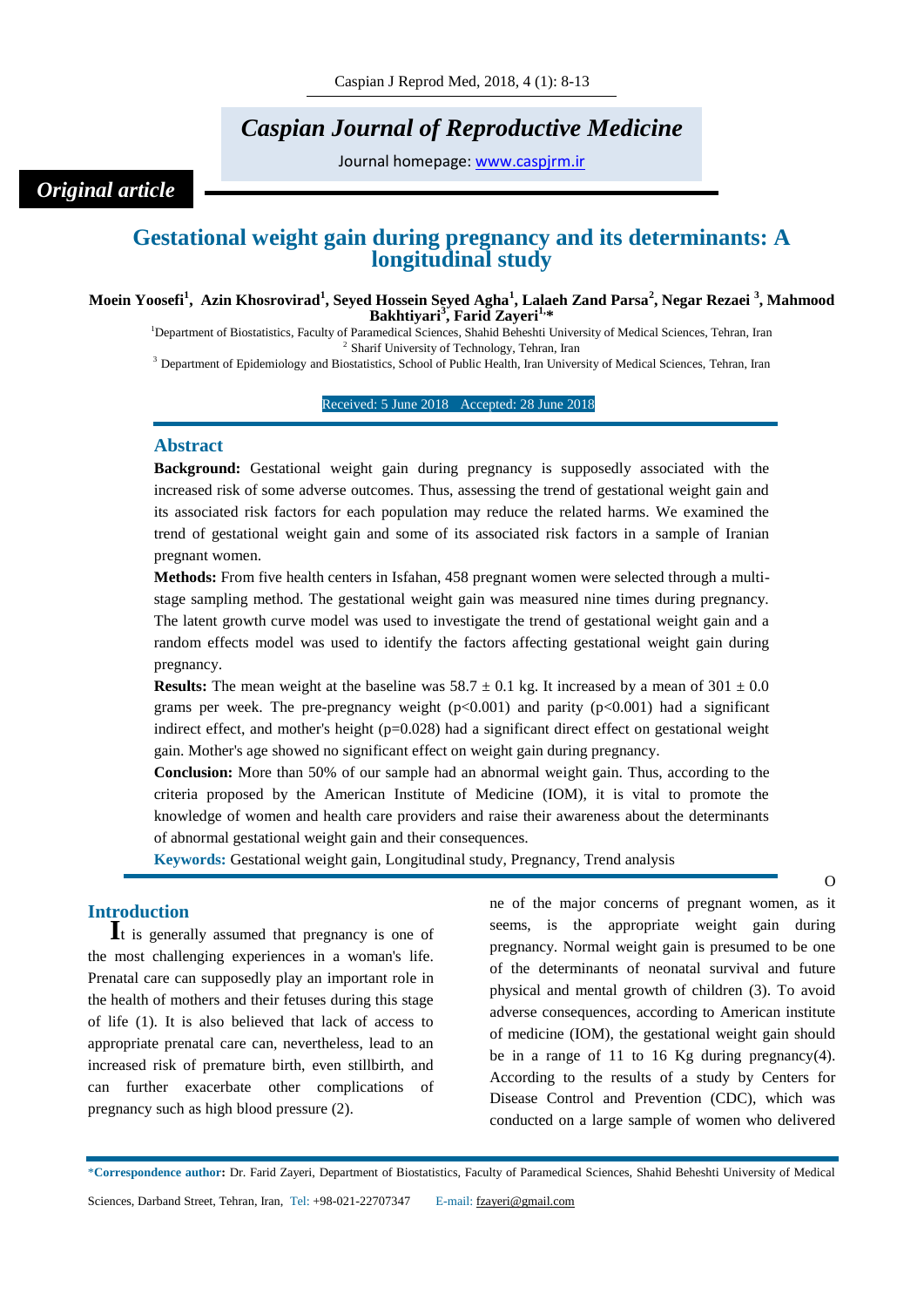live infants in the USA during 2000 to 2009, 36% of all the studied women gained weight within the recommended range, 44% more than the recommended range, and 20% less than the recommended range (5). It is worth noting that the determinants of gestational weight gain such as pre-pregnancy weight, age, height, the number of previous birth (parity), the history of alcohol consumption, smoking, and blood pressure have been assessed by previous studies (6), but the results are rather controversial and vary across different populations. In addition, previous studies on gestational weight gain in Iran had cross-sectional design and did not use proper statistical methods to evaluate the trends and determinants (7).

Thus, this study followed two main objectives. The first one was to describe the trend of weight gain in Iranian pregnant women using latent growth models as a powerful statistical approach for the longitudinal evaluation of the trend, and the second one was to determine some effective factors leading to weight gain during pregnancy through Grows Latent Models (GLM).

#### **Materials & Methods**

All procedures performed in this historical cohort study, involving human participants, were approved and confirmed by the ethics committee of Shahid Beheshti University of Medical Sciences and its later amendments or comparable ethical standards.

In this study, 458 pregnant women were selected in Isfahan through a multistage sampling technique. First, Isfahan was divided into five different districts (northern, southern, eastern, western, and the center), and then one health center was randomly selected in each district. After that, the health documents of the pregnant women in these five centers were reviewed. To investigate the intra-individual variation over time, the mother's weight was recorded at 9 different time intervals during pregnancy. In addition, to assess how other factors affected the gestational weight gain, we recorded some potential explanatory variables such as maternal pre-pregnancy weight, height, age, and the number of previous pregnancies (parity). Maternal weights had been measured at different times, and some cases did not attend the health centers for some measurements: as a result, we had some missing values in our collected data. Therefore, in order to increase the



accuracy of results, the multiple imputation method for estimating the missing longitudinal data was used (8).

The trend of gestational weight gain was assessed through latent growth curve models. Latent growth curve models are supposedly powerful statistical tools, which can combine the random effects modeling approach with the structural equation models. This is done to take both the intra and inter-individual variations into account, which is helpful in analyzing trends in longitudinal studies (9-11).

To achieve the second objective, i.e., to evaluate the effect of different explanatory variables on maternal weight gain during pregnancy, we used the random intercept model (also called the generalized linear mixed model). Using this type of statistical model, one can account for heterogeneity among subjects through adding random terms to the model (12).

In this study, the utilized random intercept model can be written as:

 $(4)$   $q[E((Weight gain)$   $it|bi)]=$   $\mathbf{\beta}_0+\mathbf{\beta}_1(B$  aseline Weight)<sub>I</sub> +  $\beta$ 2(Height)<sub>I</sub> +  $\beta$ <sub>3</sub>(No of Births)<sub>i</sub>

 $+\beta$ 4(Age)<sub>i</sub>+ $\beta$ 5(Time)<sub>ii</sub>+b0<sub>i</sub>

Where the base line weight is the weight before pregnancy in kg, the height is the mother's height in cm, the no of births is the number of previous pregnancies, the age is the mother's age in years, and the time is the gestational age in week.

In order to analyze the data, we used the M-plus software (version 6.0) for fitting the growth curve model and STATA software (version 14.0) for fitting the random intercept model.

#### **Results**

The means (SD) for age, height, and body mass index of mothers were 26.4 (4.4) years, 160.7 (6.0) cm, and 23.5 (3.9) kg/m2, respectively. About 44.1% of pregnant women had at least one previous pregnancy, and 14.6% had a history of at least one abortion. In addition, 26.9% of mothers had a history of cesarean delivery, 5.6% of mothers had experienced gestational diabetes, and 20.6% had a history of diabetes in their families.

The mean (SD) for the total weight gain of mothers during pregnancy was 12.3 (4.1). Table 1 shows the descriptive statistics for the gestational weight gain at different times of measurement, and Figure 1 displays the trend of gestational weight gain over time. The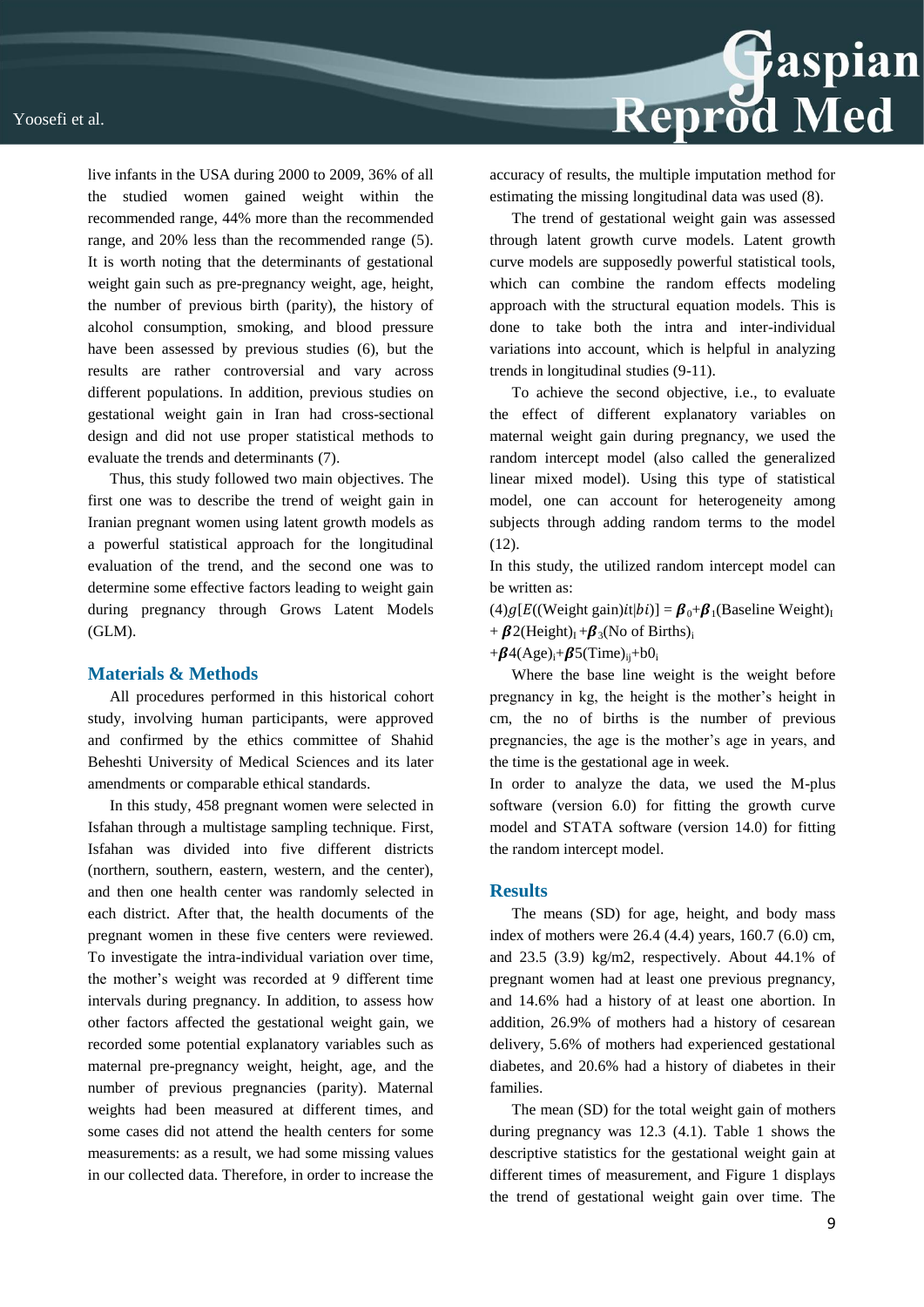maximum gestational weight gain was in 26 to 30 weeks of pregnancy (about 2.7 kg). About 19.2% of pregnant women who had body mass index (BMI) of less than 19.8 Kg/m2 before pregnancy experienced a gestational weight gain over the recommended values by IOM (more than 16 kg). Among women with normal BMI before pregnancy (19.8 to 26.0 kg), about 57.4% of them experienced a normal weight gain (11 to 16 kg) during their pregnancies. About twenty four percent of them experienced less than the recommended gestational weight gain by IOM (under 16 kg), and 18.3% experienced more than the recommended rang (over 16 kg) among women who were overweight or obese before pregnancy (BMI more than 26), 46.9% of them experienced gestational weight gain in the recommended range by IOM (under 11kg).

**Table 1:** Descriptive statistics of maternal weight gain during the study period

| Time                  | Min    | Max  | Mean | SD  |
|-----------------------|--------|------|------|-----|
| 11 to 15 weeks        | $-2.0$ | 4.0  | 0.2  | 0.5 |
| 16 to 20 weeks        | $-5.0$ | 11.5 | 2.1  | 2.1 |
| 21 to 25 weeks        | $-2.8$ | 12.5 | 4.0  | 2.4 |
| 26 to 30 weeks        | $-1.0$ | 21.0 | 6.7  | 3.4 |
| 31 to 34 weeks        | 0.0    | 22.5 | 8.9  | 3.7 |
| 35 to 37 weeks        | 1.0    | 27.0 | 10.7 | 4.0 |
| $38th$ weeks          | 1.7    | 27.0 | 11.6 | 4.0 |
| $39th$ weeks          | 1.5    | 27.4 | 12.1 | 4.1 |
| $40^{\text{th}}$ week | 1.7    | 27.5 | 12.3 | 4.1 |
| $\overline{14}$       |        |      |      |     |
| 12                    |        |      |      |     |
| 10                    |        |      |      |     |
| Mean Weight Gain      |        |      |      |     |
|                       |        |      |      |     |
|                       |        |      |      |     |
|                       |        |      |      |     |
|                       |        |      |      |     |

Figure 1: Trend of weight gain in pregnant women under study

Table 2 represents the trend of gestational weight gain by latent growth curve model. The average weight gain was estimated to be 307 gr per week among Iranian pregnant women.



Table 3 indicates that the random intercept model with 1 cm increased in maternal height, and the gestational weight increased by an average of 54 gr, which was significant ( $p=0.028$ ). It is worth noticing that with 1 kg increase in pre-pregnancy weight, the gestational weight decreased by an average of 45 gr  $(p<0.001)$ . With an increase in the number of previous pregnancies, the gestational weight decreased by an average of 786 gr (0.001). With one week increase in gestational age, the gestational weight increased by an average of 310 kg per week  $(p<0.001)$ . We did not found any significant relationship between the maternal age and the gestational weight gain  $(p=0.303)$ .

The significant estimated variance in the random intercept model demonstrates the presence of heterogeneity among maternal weights at the outset of the study  $(p<0.001)$ .

**Table 2:** Results of fitting the latent growth curve model for assessing the trend of maternal weight gain Significant at 5% level

| Model<br>component | <b>Estimated</b><br>mean | <b>Estimated</b><br>variance |
|--------------------|--------------------------|------------------------------|
| Intercept          | 58.710 (0.531)*          | $0.089(0.025)*$              |
| Slope              | $0.307(0.005)*$          | $0.011(0.001)*$              |

\*Significant at 5% level

Table 3: Results of fitting the random effects model for assessing the effect of different factors on weight gain

| <b>Variables</b> | <b>Coefficients</b> | <b>Standard</b> | <b>P</b> - |
|------------------|---------------------|-----------------|------------|
|                  |                     | error           | value      |
| Age (years)      | $-0.040$            | 0.038           | 0.303      |
| Height (cm)      | 0.054               | 0.240           | 0.028      |
| Weight (kg)      | $-0.045$            | 0.013           | 0.001      |
| parity           | $-0.786$            | 0.233           | 0.001      |
| Time             | 0.310               | 0.002           | < 0.001    |
| (weeks)          |                     |                 |            |
| Variance         | 7.12                |                 | < 0.001    |
| Component        |                     |                 |            |

\*Significant at 5% level

#### **Discussion**

In this study, the gestational weight gain was lower than normal in 28% of pregnant women, normal in 49%, and higher than normal in 23%. According to the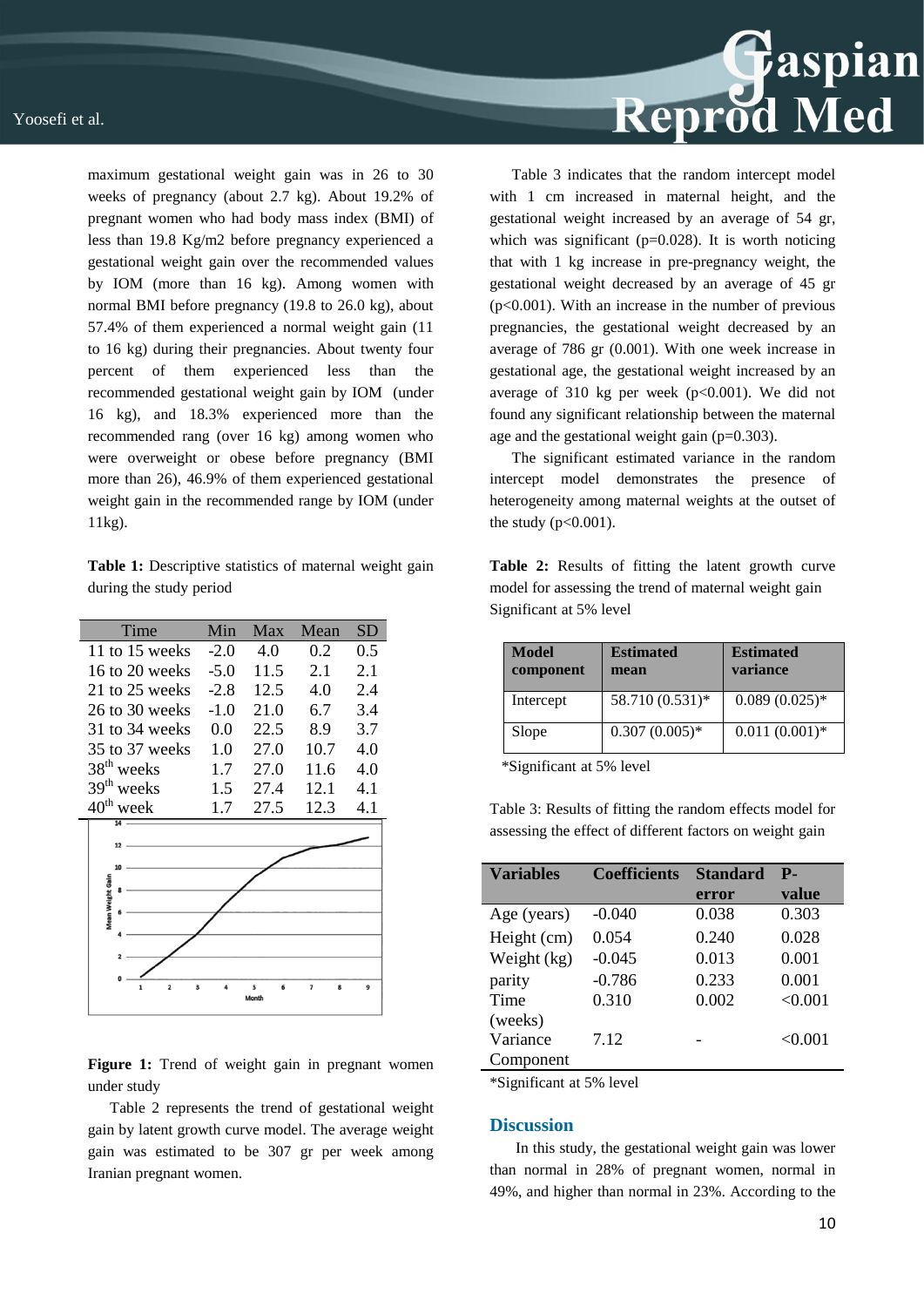

results of a study conducted by the American Centers for Disease Control and Prevention (CDC) from 2000 to 2009, the gestational weight gain of women was within the recommended range in 36% of pregnant women, while in 44% was higher than recommended rang of IOM, and in 20% was lower than the recommended range (13). Wong et al. reported that only 28% of Australian women gained weight within the recommended range (14). It should be noted that the normal weight gain, as recommended by IOM, is higher in our study. Yekta et al. conducted a study on pregnant women in Urmia and found that about 43% of women gained weight within the recommended range (13), which was consistent with the results of our study in Isfahan. It is worth mentioning that the mean gestational weight gain in this study is similar to those of the previous studies in Brazil and Indonesia. In contrast, other studies in the United States found higher average gestational weights than our study (15, 16).

In our study, the utilized model showed an indirect relationship between parity and weight gain during pregnancy. This means that with the increase in the number of previous pregnancies, the mean of the maternal weight gain decreases. In order to reduce the risk of high birth weight, the IOM, based on clinical judgment, recommends that short women gain less weight during pregnancy than taller ones (17). In the present study, height was one of the significant factors, influencing maternal weight gain during pregnancy. It is worth noting that with an increase in height, the maternal weight gain during pregnancy increased, too. This finding is consistent with the results of some other studies. For instance, Akbladet et al., in Finland, investigated the effect of important variables affecting maternal weight gain, and reported a direct effect of height on maternal weight gain in pregnant women (6). In addition, Abrams et al., in San Francisco, examined pregnant mothers every three months and concluded that height had a significant direct impact on maternal weight gain in all the three trimesters. Also, Straube et al. found that weight gain during pregnancy differed in height groups among German mothers with the same BMI (18, 19).

In the present study, the maternal weight before pregnancy had a significant indirect effect on the maternal weight gain during pregnancy. In other words, it was found that women with higher weights before pregnancy experienced lower weight gain

during pregnancy. In a study on Chinese mothers, the results of multiple regression model showed that prepregnancy weight had a significant indirect effect on weight gain in pregnant women (20). In another study on Mexican women, it was stated that pre-gestational BMI was indirectly associated with the weight gain during pregnancy (21).

In this study, as expected, an upward trend was observed for women's weight during pregnancy. In other words, the weight of women under study showed a mean increase of 310 gr per week during the pregnancy period. In a study on Brazilian pregnant women, which was conducted between 2005 and 2007, the researchers used longitudinal data models to investigate the effect of time on maternal weight gain. According to the results, time had a significant effect on maternal weight gain during pregnancy, and for each increase of week in the gestational age, there was an increase of 0.41 kg in weight gain (22). In addition, a non-linear (quadratic and cubic) relationship between gestational age and pregnant mothers' weight was found in another research using the multilevel analysis (23).

In the present study, we found no significant relationship between maternal age and weight gain during pregnancy. This finding is in agreement with a study in Finland (24). The association between maternal age and weight gain during pregnancy is somewhat sophisticated. In the same vein, a study reported a significant direct relationship between maternal age and weight gain during pregnancy, on the other hand, another reported a negative association (18, 22). The lack of relationship between mother's age and weight gain could be attributed to the presence of parity variable in the random effects model. Since the number of previous pregnancies increases with the increase of maternal age (significant correlation between age and parity), the significant relationship between parity and weight gain may result in an insignificant association between maternal age and weight gain in the modeling process.

Variables such as smoking, the history of diabetes, the history of alcoholism, and the status of blood pressure in mothers are among the other factors, which could be considered and examined in this study. However, we did not include them in our random effects model because of the lack of enough information in women health files. Nevertheless, these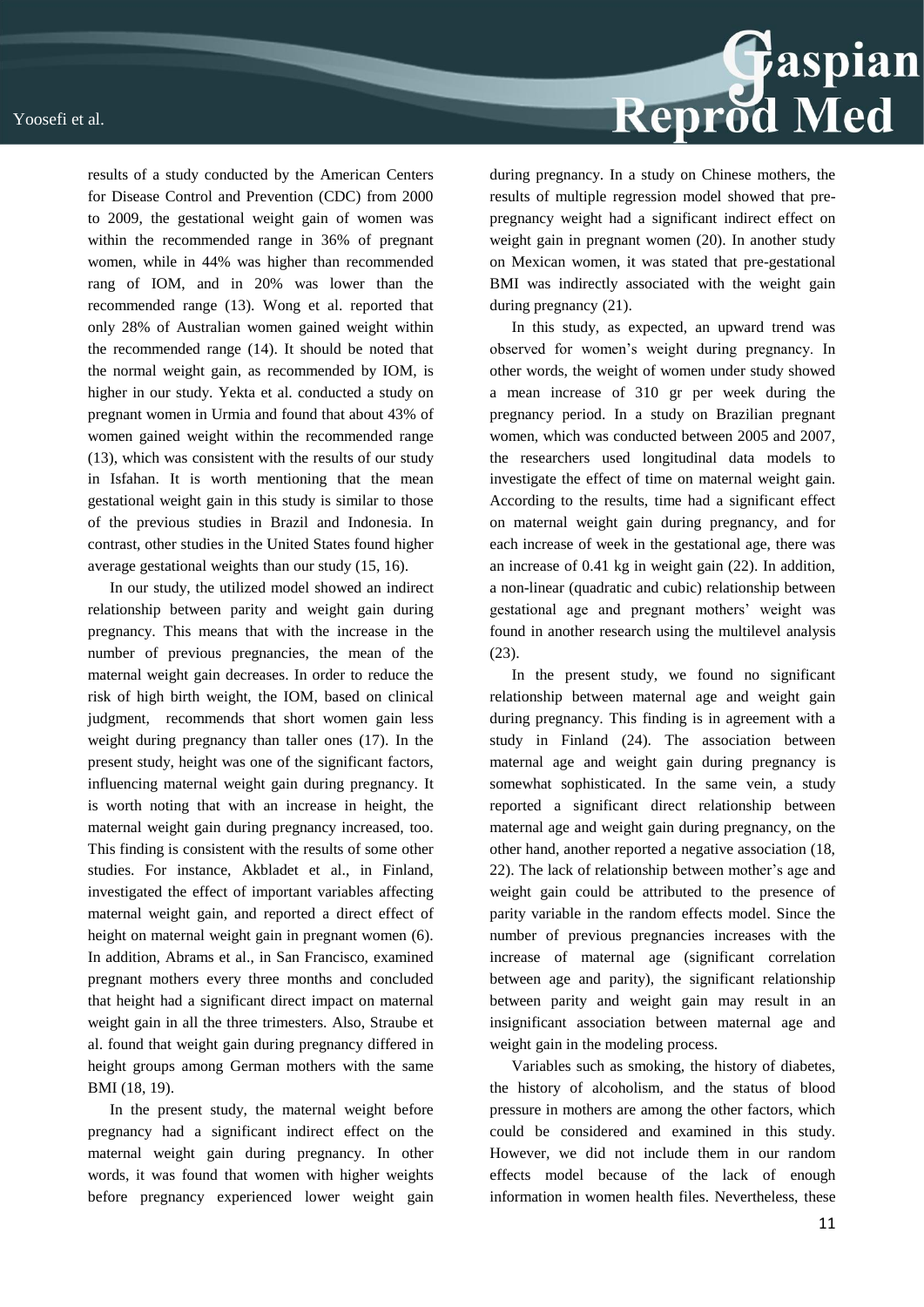



variables have been investigated and discussed in some previous studies (15, 21, 23, 25, 26).

Our research had some limitations, too. Inadequate sample size could be regarded as a major limitation for the present study. To overcome this problem, we gathered repeated observations, as longitudinal data, for each woman under study to compensate for the lack of sufficient sample size. Another limitation of our study was the presence of missing data in some measurement over time. To overcome this problem, we used the multiple imputation methodology for estimating the missing observations in longitudinal data (11). The first advantage of this study was the longitudinal data gathering process, which provided more accurate information about the gestational weight gain over time. Second, to the best of our knowledge, the previously published studies in this field mostly applied unvaried tests for cross-sectional data analysis or used simple statistical models such as multiple regression or MANOVA, which have lower statistical power for detecting the relationship between variables under study (17). The use of more advanced statistical models enabled us to study the longitudinal trend of gestational weight gain and the effect of its potential indicators more properly.

#### **Conclusion**

According to the results of this study, the mean weight gain of the sampled women during pregnancy was about 12.3 Kg, which was within the normal limits recommended by the World Health Organization and the Institute of Medicine. However, our findings showed that about 51% of women were not in the normal range. As the weight gain has a undeniable impact on maternal and children's health, it is necessary for physicians and other people working in this field to become more familiar with this trend and pay a special heed to the cases who are not within the normal range or those who are exposed to the risk of the indicators of abnormal weight gain.

#### **Acknowledgements**

We would like to thank the Shahid Beheshti University of Medical Sciences, Tehran, Iran for supporting this research. Also, we truly thank all the participants of the study**.**

#### **Conflicts of Interest**

None declared.

### **References**

- 1. Stoll BJ, Hansen N. Infections in VLBW infants: studies from the NICHD Neonatal Research Network. Seminars in perinatology. 2003 27(4):293-301.
- 2. Rosenberg J. Neonatal death risk: Effect of prenatal care is most evident after term birth. Perspectives on Sexual and Reproductive Health. 2002;34(5):270.
- 3. Kramer MS, Barros FC, Demissie K, Liu S, Kiely J, Joseph KS. Does reducing infant mortality depend on preventing low birthweight? An analysis of temporal trends in the Americas. Paediatric and perinatal epidemiology. 2005;19(6):445-451..
- 4. Weight Gain During Pregnancy: Reexamining the Guidelines. Rasmussen KM, Yaktine AL, editors. Washington DC: National Academy of Sciences.; 2009.
- 5. Johnson JL, Farr SL, Dietz PM, Sharma AJ, Barfield WD, Robbins CL. Trends in gestational weight gain: the Pregnancy Risk Assessment Monitoring System, 2000-2009. American journal of obstetrics and gynecology. 2015;212(6):806 e1- 808.
- 6. Ekblad U, Grenman S. Maternal weight, weight gain during pregnancy and pregnancy outcome. International journal of gynaecology and obstetrics: the official organ of the International Federation of Gynaecology and Obstetrics. 1992;39(4):277-283.
- 7. Lumbanraja S, Lutan D, Usman I. Maternal Weight Gain and Correlation with Birth Weight Infants. Procedia - Social and Behavioral Sciences. 2013;103:647-656.
- 8. Little RJ, Rubin DB. Statistical analysis with missing data: John Wiley & Sons; 2014.
- 9. Grimm KJ, Ram N. A second-order growth mixture model for developmental research. Research in Human Development. 2009;6(2-3):121-143.
- 10. Li F, Acock AC. Latent curve analysis: a manual for research data analysts. National Council on Ϝ amily Relations, Irvine, CA. 1999.
- 11. Tisk JWR. Applied longitudinal data analysis for Epidemiology. UK: Cambridge University Press; 2013.